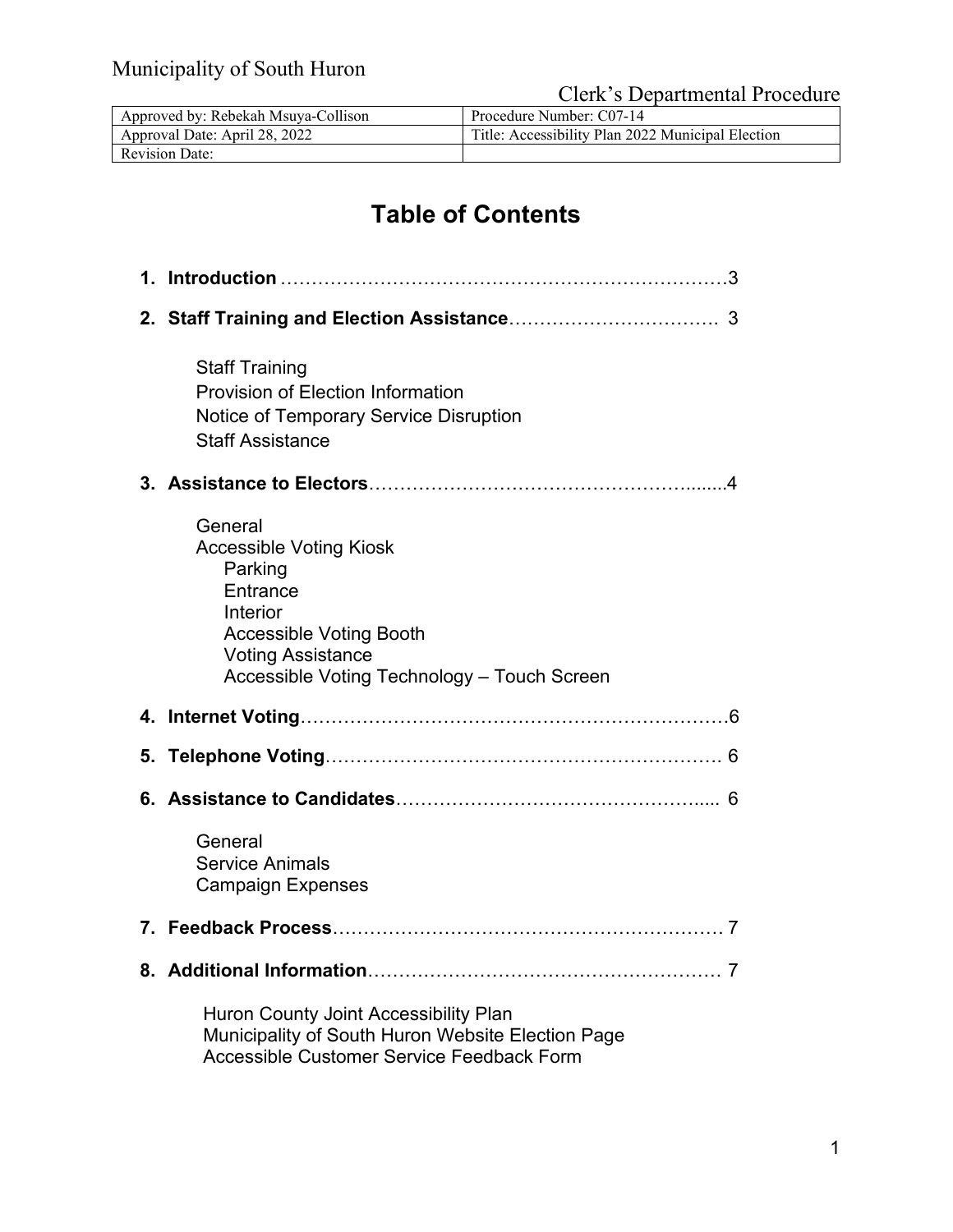Clerk's Departmental Procedure

| Approved by: Rebekah Msuya-Collison | Procedure Number: C07-14                          |
|-------------------------------------|---------------------------------------------------|
| Approval Date: April 28, 2022       | Title: Accessibility Plan 2022 Municipal Election |
| <b>Revision Date:</b>               |                                                   |

#### **1. Introduction**

The Municipal Clerk is responsible for the appropriate legislative and administrative conduct of the municipal elections in South Huron.

The Municipal Elections Act, (MEA), Section 12.1 (1) places responsibility on the Clerk to have regard to the needs of the electors and candidates with disabilities. Accessible Customer Service Standards must be followed when conducting municipal elections.

Section 12.1 (2) of the MEA requires that the clerk shall prepare a plan regarding the identification, removal and prevention of barriers that affect electors and candidates with disabilities and shall make the plan available to the public before voting day in a regular election.

South Huron municipal elections will be conducted in a manner that shall ensure that Candidates and electors with disabilities have full and equal access to all election information and services, including the voting kiosk at the municipal office. The election shall be conducted in a manner that ensures that persons with disabilities are able to vote independently and privately with access to voting assistance if required.

Section 12.1 (2) of the MEA requires that within ninety (90) days of voting day the Clerk who is responsible for conducting the election shall submit a report to Council regarding the identification, removal and prevention of barriers that affect elector and candidates with disabilities.

This Plan is for use in the 2022 Municipal Election in conjunction with the Municipality's current Accessibility Plan and IASR Standards.

## **2. Staff Training and Election Assistance**

## **Staff Training**

All staff carrying out election duties will complete the South Huron Accessible Customer Services Training and specific Election Training to comply with the municipal Accessibility Plan and to recognize and ensure that persons with disabilities are served in a way that accommodates their individual needs. Training for staffing of the election sites is at an accessible location.

Training will include:

- How to interact/communicate with persons with various types of disability;
- How to interact with persons with disabilities who use assistive devices, require the assistance of a support person or a service animal.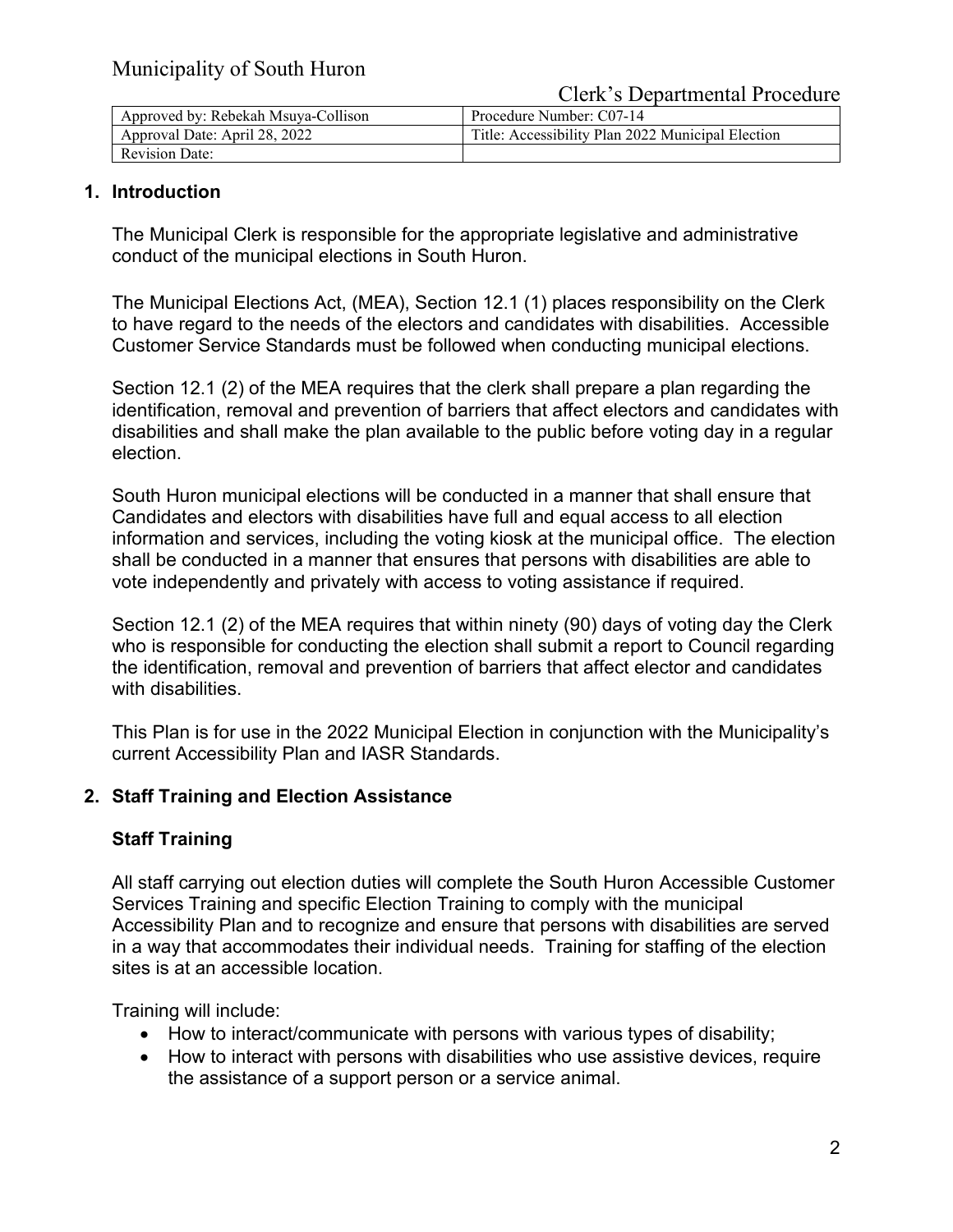Clerk's Departmental Procedure

| Approved by: Rebekah Msuya-Collison | Procedure Number: C07-14                          |
|-------------------------------------|---------------------------------------------------|
| Approval Date: April 28, 2022       | Title: Accessibility Plan 2022 Municipal Election |
| <b>Revision Date:</b>               |                                                   |

- How to clearly explain internet and telephone voting, as well as the touch-screen voting kiosk option.
- What to do if a person is having difficulty accessing election information or services.
- How to provide voter assistance if requested.

#### **Provision of Election Information**

Election information will be provided to electors and candidates with disabilities in an alternative format, agreed upon between the requester and the Clerk.

Notice of the provision of information in an alternative format will be provided on the municipal website, [www.southhuron.ca,](http://www.southhuron.ca/) and included in the election notices in the local media.

#### **Notice of Temporary Service Disruption**

The Clerk shall provide public notice on the municipal website and in the local media if there is a temporary disruption in the delivery of election information or services. The Notice shall include the reason for the disruption, the expected duration and an explanation of alternative methods of delivering the information or service. Every effort shall be made to provide alternative methods of providing the information or service to persons with disabilities.

#### **Staff Assistance**

The Clerk Department Staff are available throughout the election to assist with any issues that may arise with respect to providing a barrier-free election. Contact information for assistance:

| Clerk's Department, Municipality of South Huron |
|-------------------------------------------------|
|                                                 |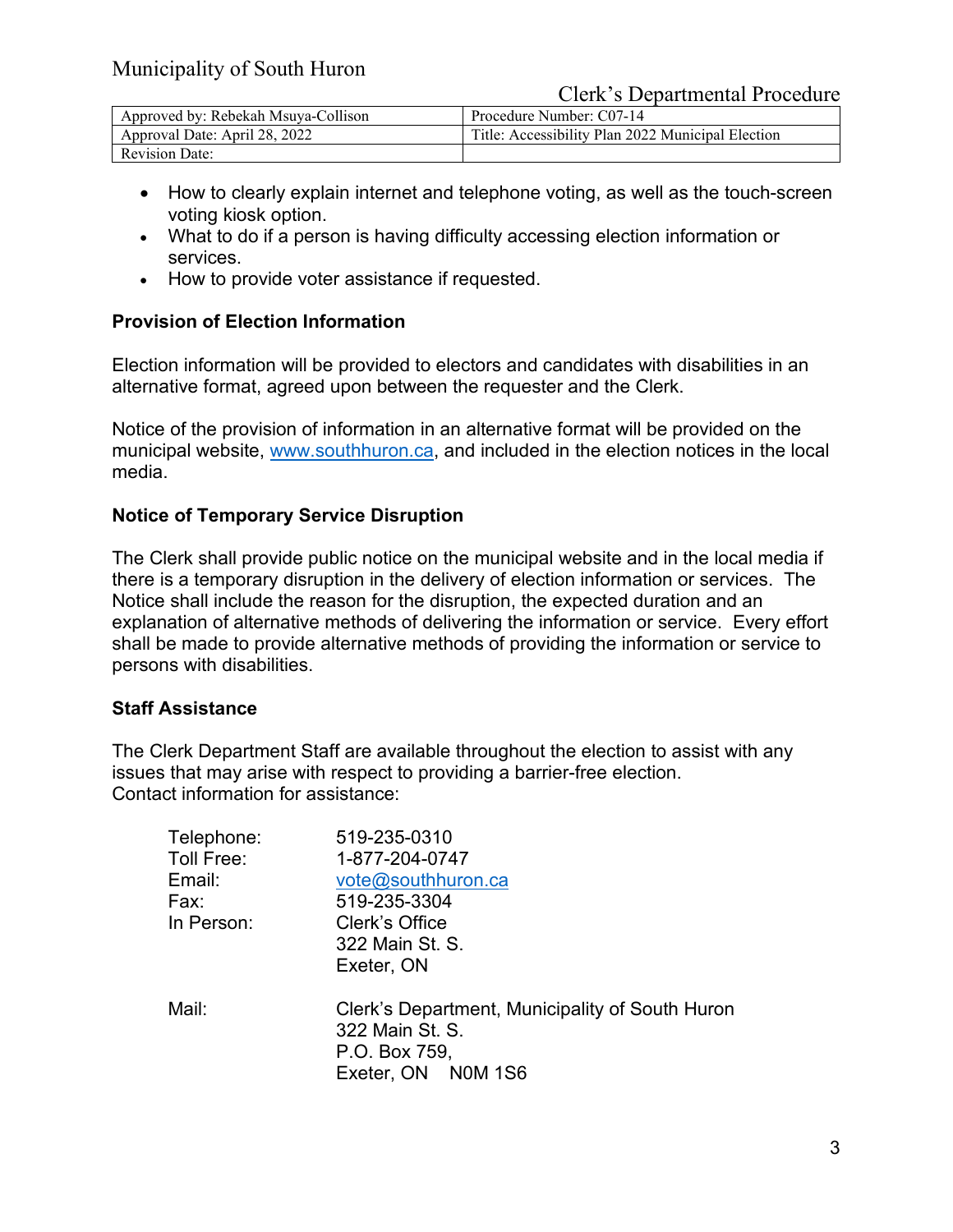| Approved by: Rebekah Msuya-Collison | Procedure Number: C07-14                          |
|-------------------------------------|---------------------------------------------------|
| Approval Date: April 28, 2022       | Title: Accessibility Plan 2022 Municipal Election |
| <b>Revision Date:</b>               |                                                   |

## **3. Assistance to Electors**

### **General**

The 2022 South Huron Municipal Elections will be conducted with Internet and Telephone Voting methods. Detailed information about each voting method is set out in the 2022 Election Procedures Manual, available on the municipal website or from the Clerk's Office and can be provided in an alternative format upon request.

Please contact us at 519-235-0310 or [vote@southhuron.ca](mailto:vote@southhuron.ca) if you require your Voter Information Package in an accessible format.

The Clerk Department Staff are available throughout the election to assist with any issues that may arise with respect to providing a barrier-free election.

## **Accessible Voting Kiosk**

Section 45(2) of the MEA requires that the clerk shall ensure that each voting place is accessible to electors with disabilities.

An accessible voting kiosk located at the municipal office, 322 Main Street South, Exeter will be available to voters throughout the voting period during regular office hours and on Election Day until 8:00 p.m. The location, accessible parking and entrance information will be posted on the election page of the municipal website, [www.southhuron.ca.](http://www.southhuron.ca/)

#### **Parking**

The municipal office parking lot has designated parking for individuals with disabilities that are clearly posted and located close to the entrance to the Voting Kiosk.

#### **Entrance**

The entrance to the municipal office Voting Kiosk has steps and a ramp with handrails leading to the entrance door. Doors to the municipal office have automatic door opening devices or will be propped open in a safe manner. They are wide enough to accommodate a wheelchair or other mobility devices.

#### **Interior**

Access to the interior voting area and voting booth is level. Carpeting and doormats are level with the floor to prevent potential tripping hazards. The voting area is well lit and seating shall be made available.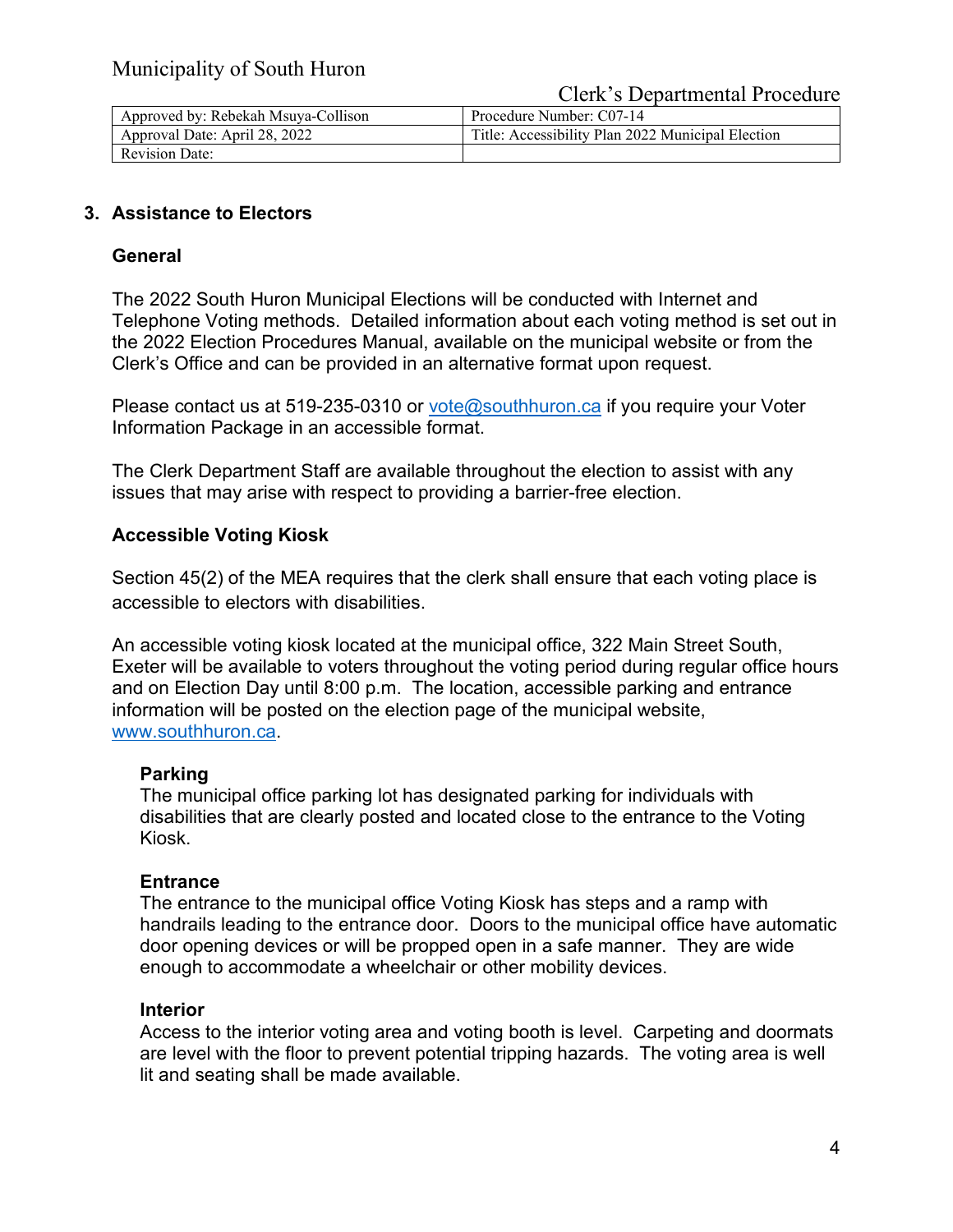Clerk's Departmental Procedure

| Approved by: Rebekah Msuya-Collison | Procedure Number: C07-14                          |
|-------------------------------------|---------------------------------------------------|
| Approval Date: April 28, 2022       | Title: Accessibility Plan 2022 Municipal Election |
| <b>Revision Date:</b>               |                                                   |

### **Accessible Voting Booth**

The Voting Kiosk will be low in height and have a wide area to allow individuals using mobility aids to vote independently and secretively.

### **Voting Assistance**

Persons with disabilities may be accompanied by a support person within the Voting Kiosk or the Voting Kiosk Staff can assist the voter in casting their vote. The Voting Kiosk Supervisor shall, in conjunction with the person with the disability, determine the extent to which they need assistance and the best way to provide the assistance.

A mobile voting kiosk with a touch screen and Election Staff will be on-site at the Exeter Villa Retirement and Long Term Care home during one day in the voting period to increase accessibility to residents of the home. Election officials can attend on voters in their specific living areas or at their bedside to assist them to vote. All Election Officials are sworn to an oath of secrecy.

## **Accessible Voting Technologies**

Voting Kiosks will have a touch screen computer for internet voting that will assist voters with disabilities in casting their votes with independence and privacy. Staff will be available at all times to assist voters at the kiosk upon request. Support persons and service animals will be accommodated.

Huron County libraries in South Huron also provide internet access during regular library hours and will have trained staff available to assist voters in accessing the electronic voting site throughout the voting period for voters that choose to vote from that location. This provides voters another option of location to access the internet if they do not have their own access to the internet.

## **4. Internet Voting**

Internet voting allows voters to vote from their home through secured internet services. This method provides for easy voting for persons with a variety of disabilities to cast their vote with independence and privacy as voters have the option of using the assistive tools they have on their own computer such as a thumbswitch or sip and puff technology.

This method of voting is designed to encourage voter participation as voters don't have to attend a physical location to cast their ballot and accessibility and privacy for persons with disabilities is maximized.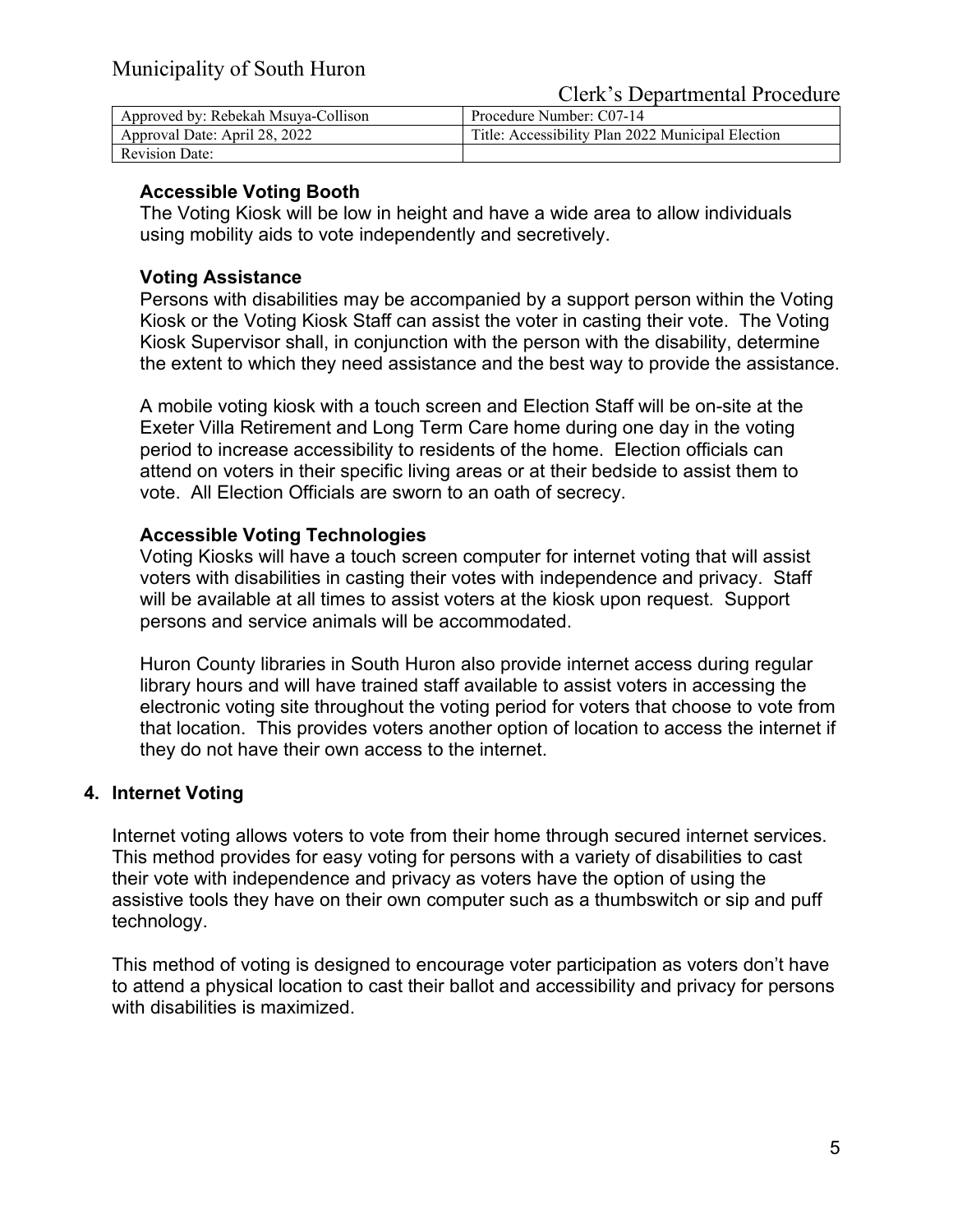#### Clerk's Departmental Procedure

| Approved by: Rebekah Msuya-Collison | Procedure Number: C07-14                          |  |
|-------------------------------------|---------------------------------------------------|--|
| Approval Date: April 28, 2022       | Title: Accessibility Plan 2022 Municipal Election |  |
| <b>Revision Date:</b>               |                                                   |  |

## **5. Telephone Voting**

Telephone voting allows voters to vote from their home through secured telephone services which provides for easy voting for persons with a variety of disabilities to cast their vote with independence and privacy. Land lines or cell phone can be used to vote, the method is compatible with assistive devices.

Voters can register their vote selections with the telephone keypad or voice commands, greatly increasing accessibility, privacy and independence for voters who do not have internet access.

#### **6. Assistance to Candidates**

#### **General**

The 2022 South Huron Municipal Elections will be conducted with Internet and Telephone Voting methods. Detailed information about each voting method is set out in the 2022 Election Procedures Manual, available on the municipal website or from the Clerk's Office and can be made available in an alternative format upon request.

Please contact us at 519-235-0310 or [vote@southhuron.ca](mailto:vote@southhuron.ca) if you require your Candidate Package in an accessible format.

Accessibility measures for Candidates to consider in regards to their campaign messaging are included in the Candidate Package.

#### **Service Animals/Support Persons**

Candidates are permitted to be accompanied by a service animal and/or support person at all designated elections locations.

#### **Campaign Expenses**

Expenses that are incurred by a candidate with a disability that are directly related to the disability, and would not have been incurred but for the election to which the expenses relate, are excluded from the permitted spending limit for the candidate.

#### **7. Feedback Process**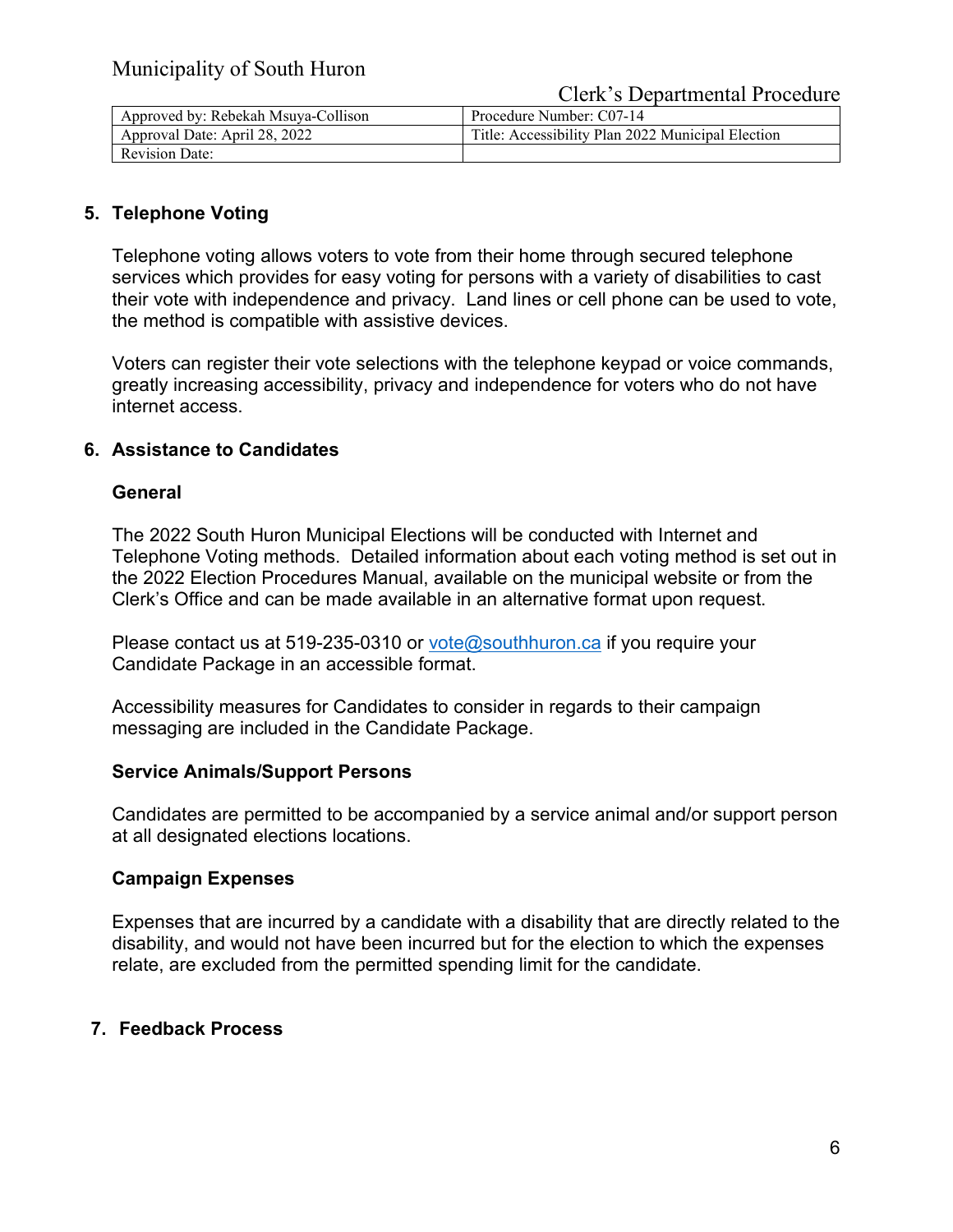Clerk's Departmental Procedure

| Approved by: Rebekah Msuya-Collison | Procedure Number: C07-14                          |
|-------------------------------------|---------------------------------------------------|
| Approval Date: April 28, 2022       | Title: Accessibility Plan 2022 Municipal Election |
| <b>Revision Date:</b>               |                                                   |

The Accessible Customer Service Feedback Form is available on the municipal website, [www.southhuron.ca](http://www.southhuron.ca/) and at the municipal office. A copy of the document is attached hereto and can be provided in an alternative format upon request.

The feedback received will be reviewed by the Clerk and appropriate action will be taken to remove barriers or provide accommodation if necessary.

The information received on the Accessible Customer Service Feedback Form will be summarized in the post-election Election Accessibility Report and will be used to improve accessibility measures in future municipal elections.

#### **8. Additional Information**

The Clerk Department staff are available throughout the election to assist with any issues that may arise with respect to providing a barrier-free election. A Municipality of South Huron staff person will be designated the accessibility person that other staff can call on if accessibility questions arise at an election site and they need help. For example when someone needs assistance with accessible customer service; or, a question arises about how to deal with any other accessibility issue during the election.

Huron County Joint Accessibility Plan – <https://www.huroncounty.ca/administration/accessibility/accessibility-plan/>

Municipality of South Huron Website Election Page – <http://southhuron.ca/elections>

Electronic Accessible Customer Service Feedback Form – copy attached, also: <https://forms.southhuron.ca/Customer-Service-Feedback>